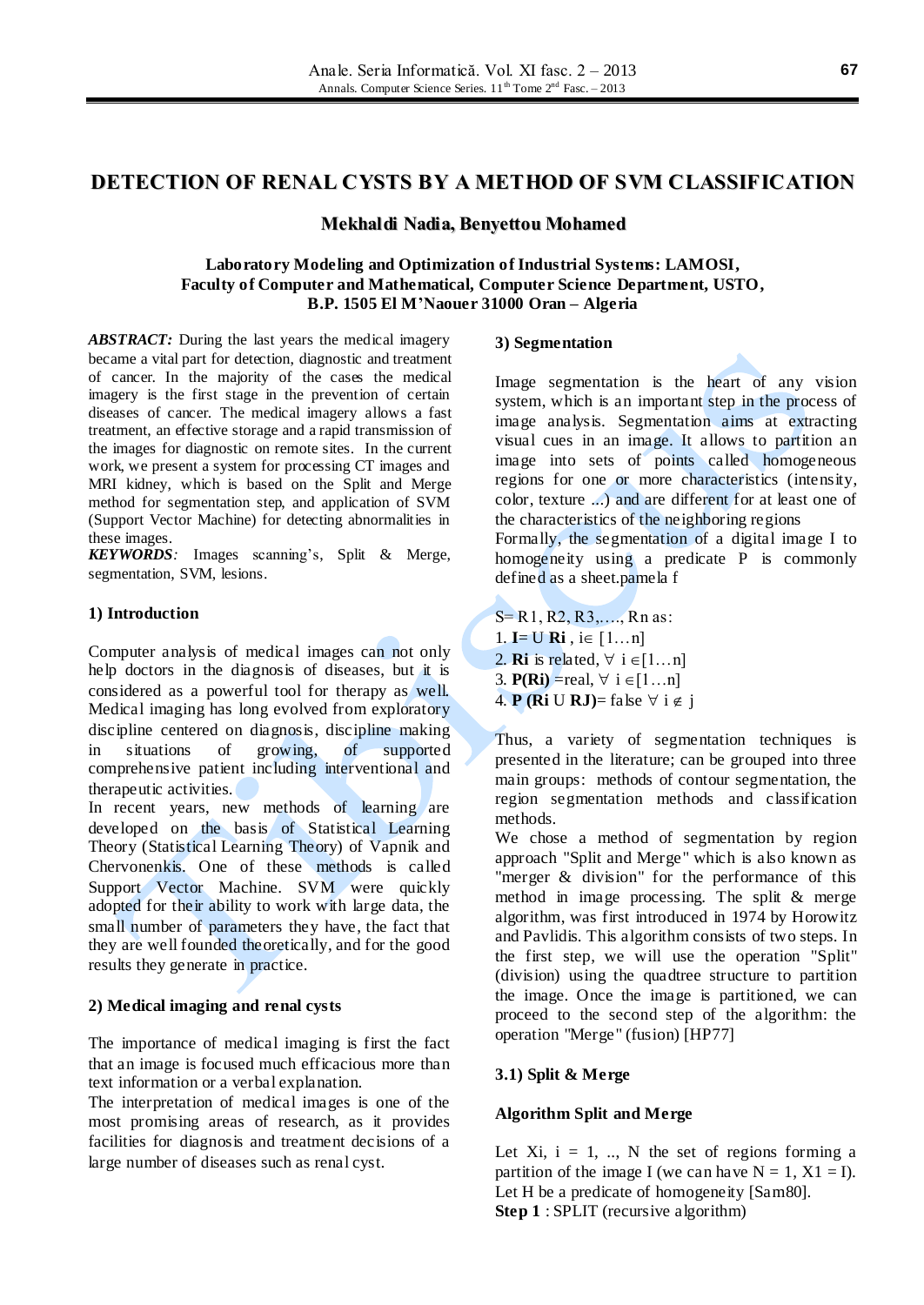For any region Xi if H [Xi] So wrong Split (Xi) **Step 2 : MERGE** For any couple  $(X_i, X_j)$ If Voisin  $(X_i, X_j)$  and H [Union  $(X_i, X_j)$ ] Then Fusion  $(X_i, X_j)$ .

### **3.1.1 Phase of Split (Division)**

The algorithm can be summarized in the following steps:

1. Divide the original image into 4 regions (see figure 1) where at H (pictures) = False.

2. If for any region Ri, the predicate of homogeneity H is not checked. (H  $(Ri) = false$ ), then divide by the area 4.

3. Go to 2).

The algorithm stops when all regions satisfy the predicate H.



**Figure 1. Structure quadtree**

### **3.1.2 Phase of Merge (fusion)**

The algorithm starts with an image-segmented, then:

- 1. Merge any two adjacent regions that satisfy a homogeneity criterion.
- 2. Define a predicate Merges (Ri, Rj) where Ri and Rj are two adjacent regions.
- 3. This method is based on the labeling. It allows you to assign the same value to all the pixels belonging to the same object, while it applies to binary images resulting from the division quadtree.
- 4. Labeling is characterized for its connection i.e. 4 or 8 (see figure):



**Figure 2. Principe of the labeling**

### **4) Running principle of SVM**

**4.1) Basics: Hyperplane, margin and Support vector:** For two classes of examples, the goal is to find a SVM classifier that will separate the data and maximize the distance between these two classes. With SVM, this classifier is a linear classifier called hyperplane (see figure 3).

In the diagram below, a hyperplane that separates the two sets of points is determined.



Closest points, which are used only for determination of the hyperplane are called support vectors.

Obviously there are a multitude of hyperplane valid but the remarkable property of SVM is that the hyperplane must be optimal. We'll search through more valid hyperplanes. We will get more from the hyperplanes one that passes "middle" points of the two examples classes. Intuitively, this amounts to finding the hyperplane the «safest». Indeed, suppose an example was not perfectly describes, a small change will not affect its classification if its distance to the hyperplane is big. Formally, this amounts to finding a hyperplane with the minimum distance to the training examples is maximized.

This distance is called "margin" between the hyperplane and the examples. The optimal separating hyperplane is the one that maximizes the margin. As we seek to maximize the margin, we speak about separators wide margin*.* [MF06]



**Figure 4. Representation of the basic concepts of SVM**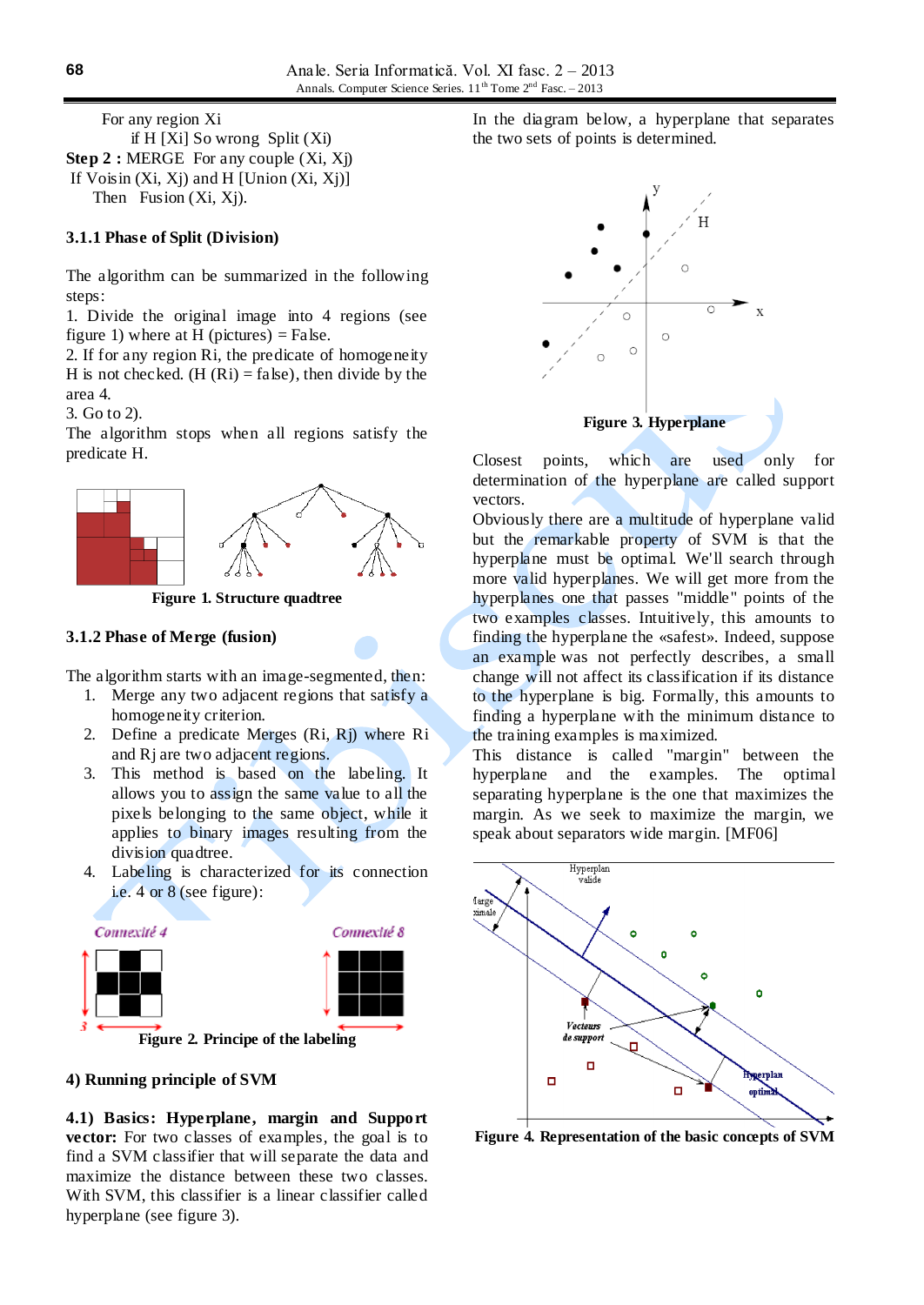

**Figure 5. Principal technique SVM**

## **5) The interpretation system of medical images**

The system that we have developed contains five essential steps are:

- Preprocessing the images
- Segmentation
- Feature extraction regions
- Activating the SVM
- The classification (the image determining class)

## **5.1 Database**

We worked on images procured from two sources, images downloaded from the internet: **http://radiopedia.org** and digitized photographs of medical imaging clinic patients with various types of anomalies.

### **5.2 Preprocessing Images**

After the acquisition of brain medical images, we pass preprocessing is done in two steps:

**Image resizing:** The purpose of this step is to make all the images to be processed in the same size 256 \* 256 so that it is easy to handle by the segmentation method that uses square footage.

**Median filter:** The median filters are a type of lowpass filters whose principle is to do the median values of neighboring pixels.

We conclude that overall, the median filter (see figure 6) has better fidelity to the original image. This filter gives excellent results on noise "salt and pepper". In addition, it preserves the contours.



Original image Filtered image **Figure 6. Median filter**

### **5.3 Segmentation**

Medical images are segmented by split & merge method detailed in section (3.1) The predicate of homogeneity for a region R is based on two criteria:

1. The average gray level of the region R is lower than a threshold.

2. The variance of the gray levels in the region R is greater than a threshold.



**Figure 7. Segmentation**

## **5.4 Extracting characteristics of the segmented image**

The choice of attributes to characterize a region is a difficult problem which requires the whole experience of catering images

This choice depends on the image processing and problem solving. From the results of the segmentation 'split & merge' applied to the images, we get a map of homogeneous regions where the pixels of each region are a single value characterizing the region.

To calculate the attributes of each region of the image, we look for the values of the gray levels of each pixel of the region obtained by the segmentation in the original image. These attributes are defined as following:

- **Surface (sur)**: is the number of pixels of the region.
- **Variance (var)**: is the homogeneity criterion calculated as following:

$$
var = \sum_{i=1}^{Nbp} \frac{(Ngpi - Ngm)^2}{sur}
$$

with **Ngpi**: Grayscale pixel i of the region R.  **Ngm**: The average grayscale R.

- **Perimeter (Per)**: the length of the boundary of the region or the number of pixels forming the border.
- **Mean gray level (Ngm)**: This is the average of the gray levels of pixels in the same region.<br>**The same region**  $\sum$  *niveaux de aris de la région*

$$
Ngm = \frac{\text{Linear as gives a value of } }{sur}
$$

 **Elongation (Elg):** determining the rectangle excircle regions. The elongation of the regions is likened to that of the rectangle (the length to

width ratio L I).  $Elg =$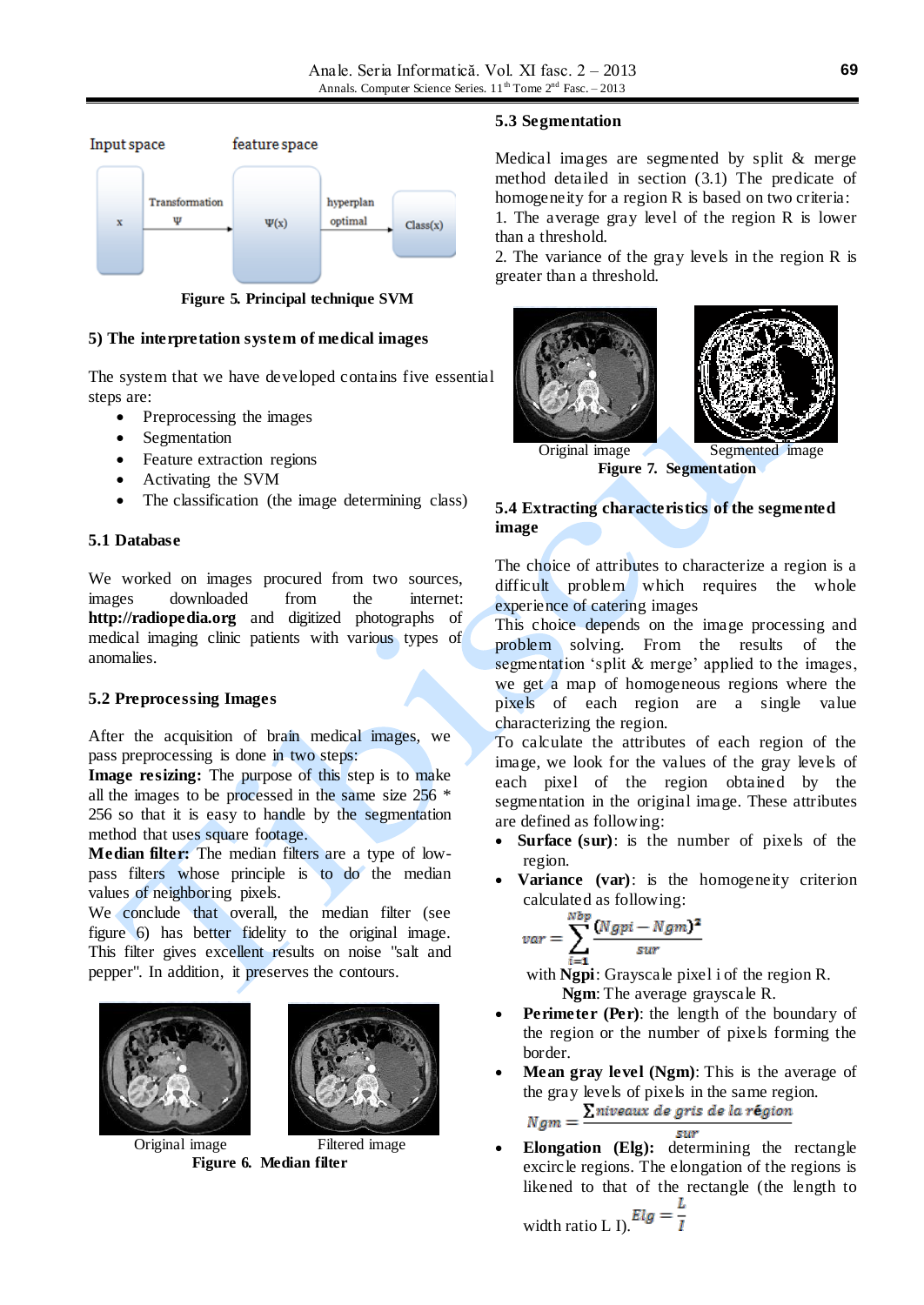Anale. Seria Informatică. Vol. XI fasc. 2 – 2013 Annals. Computer Science Series.  $11^{th}$  Tome  $2^{nd}$  Fasc. - 2013

# **Compactness (Com):** also called circularity<br> $\epsilon_{om} = \frac{4\pi s u r}{p e r^2}$

factor defined by:

With these attributes, each image is represented as a matrix of size  $N^* M$ .

N: the total number of resulting regions of the segmented image and M is the number of attributes that characterize each region, with the following sequence (On, Var, Ngm, Elg, Com). [MF11] Here is a sample extraction characteristic of a region:

|  |  | Table 1. Sample Table |  |
|--|--|-----------------------|--|
|--|--|-----------------------|--|

| <b>Num</b> | <b>Surface</b> | <b>Variance</b> | <b>Mean</b> | Elongatio | <b>Compactness</b> |
|------------|----------------|-----------------|-------------|-----------|--------------------|
| region     |                |                 | gray level  | n         |                    |
|            |                |                 |             |           |                    |
| 1          | $\overline{4}$ | $1.5840e+0$     | 188.75      | 1         | 12.5664            |
|            |                | 4               |             |           |                    |
| 2          | 11888          | 4.1588          | 115.9671    | 1         | 2.38745            |
|            |                | $e + o_3$       |             |           | $e+O7$             |
| 3          | 8              | 48.4107         | 95.125      | 0.3333    | 0.1963             |
| 4          | 4              | 37.5833         | 88.25       | 1         | 0.7854             |
| 5          | 4              | 32.25           | 91.75       | 1         | 0.7854             |
| 6          | 4              | 27              | 97.50       | 1         | 0.7854             |
| 7          | 4              | 55-3333         | 62          | 1         | 0.7854             |
| 8          | 20             | 119.7368        | 62.5        | 1.6667    | 0.0559             |
| 9          | 4              | 35.6667         | 61.5        | 1         | 0.7854             |

## **5.5 The activation of SVM**

This step allows you to enter the following parameters:

- Files learning.
- Test files.
- The type of kernel to use.
- Kernel parameters.

 The upper bound of the Lagrangian coefficients C. The results are:

- Number of subregion in the base.
- Learning rate.
- Learning time.
- Rate test.
- Test time.
- The number of misclassified region.

### **Some kernels:**

A kernel characterizes the degree of similarity or correlation between the two elements. It has a high value for two vectors that are similar and low for two different vectors. Most conventional cores are:

- **Linear kernel** : K  $(x, x') = x.x'$ ,
- **Polynomial kernel :**  $K(x, x) = (x x + 1)$ more the degree q is high , more the shape of the hyperplane is complex
- **RBF kernel (Radial Basis Function)**  $||x-x'||$  $K(x, x') = exp(-$
- $\big| |x x'| \big|^2$
- **Gaussien kernel** :K(x ,x') =  $\exp(-\frac{1}{2}$ [Zam08].

### **6) The practical results**

The processed images are sized 256 \* 256 and segmented by Split and Merge method. Here are some results with different kernels used:

### **a) Gaussian kernel**

K(x,y)=exp(-||x-y||<sup>2</sup>/2 σ<sup>2</sup>)

The following table shows the results obtained with the Gaussian kernel:

| С    | P <sub>1</sub> | Learni<br>ng<br>Rate | Lear<br>ning<br>time | Rate<br>test | <b>Test</b><br>time | <b>Error</b><br>rate | Nbr<br>misclass<br>ified<br>regions |
|------|----------------|----------------------|----------------------|--------------|---------------------|----------------------|-------------------------------------|
| 1000 | $\overline{2}$ | 81.52                | 2.54                 | 72.94        | 0.8                 | 27.05                | 23                                  |
| 1000 | 1              | 34.89                | 0.76                 | 27.05        | 0.6                 | 72.94                | 62                                  |
| 1000 | $\overline{3}$ | 88.56                | 0.78                 | 99.41        | O.Q                 | 10.58                | 9                                   |
| 1000 | $\overline{4}$ | 89.14                | 0.9                  | 90.58        | $\mathbf{1}$        | 9.41                 | 8                                   |
| 100  | 5              | 89.14                | 0.4                  | 90.58        | O.Q                 | 9.41                 | 8                                   |

# **Table 2. Results of gaussian kernel**

### **b) Linear kernel**

The following table (give the number of table, in case it move away) shows the results obtained with the linear kernel:

**Table 3. Results of linear kernel**

| С    | P <sub>1</sub> | Learni<br>ng<br>Rate | Lear<br>ning<br><b>Tim</b><br>е | Rate<br>test | <b>Test</b><br>time | Error<br>rate | Nbr of<br>misclass<br>ified<br>regions |
|------|----------------|----------------------|---------------------------------|--------------|---------------------|---------------|----------------------------------------|
| 1000 | $\mathbf{1}$   | 87.09                | 0.5                             | 89.41        | 0.5                 | 10.58         | 9                                      |
| 1000 | $\overline{2}$ | 87.09                | 0.7                             | 89.41        | 0.5                 | 10.58         | 9                                      |
| 1000 | 3              | 87.09                | 0.4                             | 89.41        | 0.9                 | 10.58         | 9                                      |
| 100  | 1              | 87.09                | 0.6                             | 89.41        | 0.5                 | 10.58         | 4                                      |

### **c) Polynomial kernel**

The results obtained by the polynomial kernel are less good compared to cues obtained by Gaussian and linear kernel. (say more, for example why they are not good, etc.)

#### **Table 4. Results of polynomial kernel**

| С    | P1 | Learn<br>ing<br>Rate | Lear<br>ning<br>time | Rate<br>test | <b>Test</b><br>time | <b>Error</b><br>rate | Nbr of<br>misclass<br>ified<br>regions |
|------|----|----------------------|----------------------|--------------|---------------------|----------------------|----------------------------------------|
| 1000 | 1  | 80.09                | 0.5                  | 89.41        | 0.4                 | 10.58                |                                        |
| 10   | 1  | 80.09                | 0.7                  | 89.41        | 0.1                 | 10.58                |                                        |